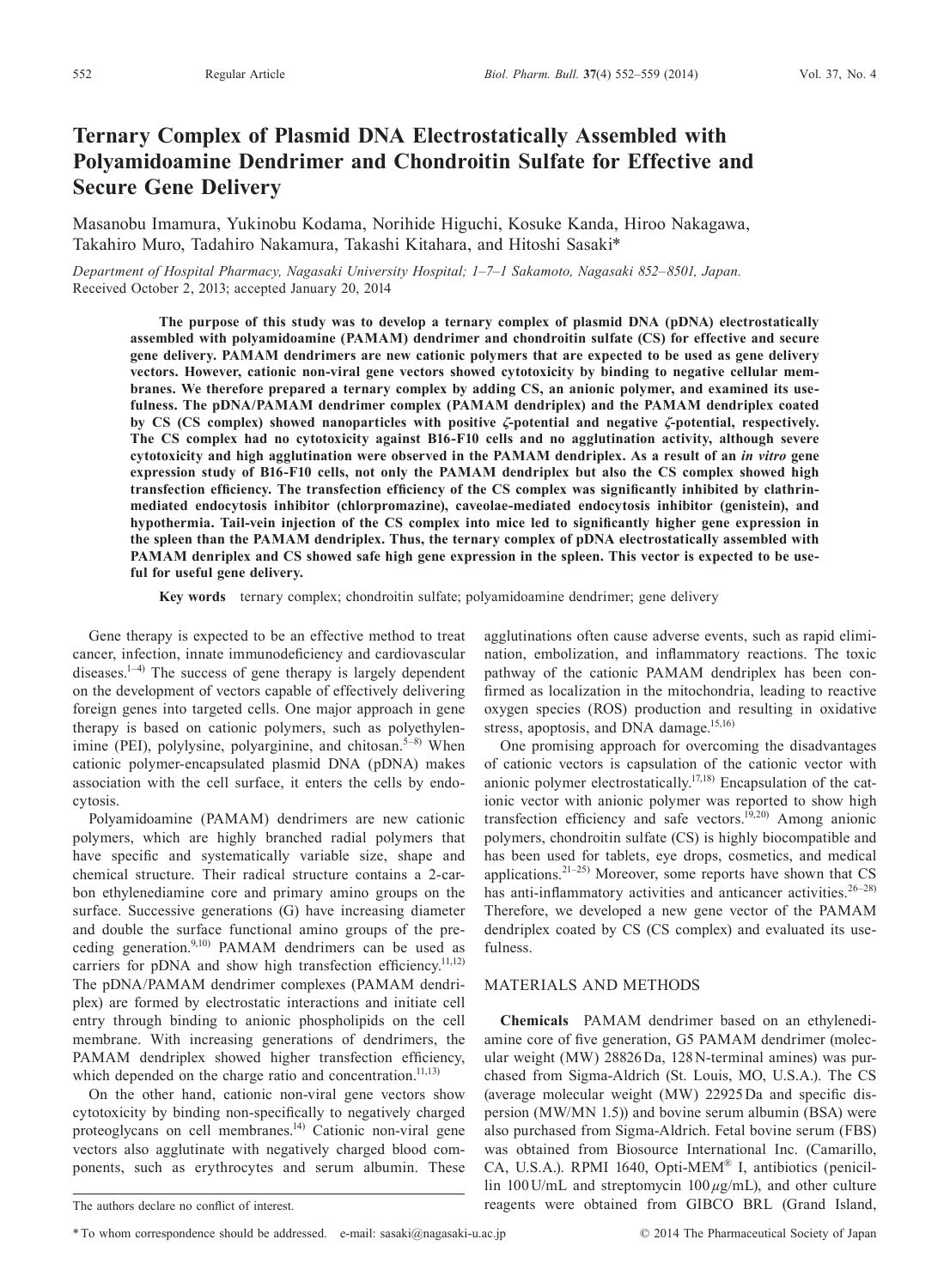#### April 2014 553

NY, U.S.A.). The 2-(4-iodophenyl)-3-(4-nitrophenyl)-5-(2,4 disulfophenyl)-2*H*-tetrazolium, monosodium salt (WST-1), and 1-methoxy-5-methylphenazinium methylsulfate (1-methoxy PMS) were obtained from Dojindo Laboratories (Kumamoto, Japan).

**Preparation of pDNA** pCMV-Luc was constructed by subcloning the *HindIII/XbaI* firefly luciferase cDNA fragment from the pGL3-control vector (Promega, Madison, WI, U.S.A.) into the polylinker of the pcDNA vector (Invitrogen, Carlsbad, CA, U.S.A.). The pDNA was amplified using an EndoFree Plasmid Giga Kit (QIAGEN GmbH, Hilden, Germany). The pDNA was dissolved in 5% dextrose solution as 1 mg/mL and stored at −80°C until analysis.

**Preparation of Complexes** The theoretical charge ratio of cationic dendrimer to pDNA was calculated as the molar ratio of PAMAM dendrimers nitrogen to pDNA phosphate. To prepare the PAMAM dendriplex, an appropriate amount of stock polymer solution was mixed with a diluted solution of pDNA by pipetting thoroughly at charge ratios of 0.5, 1, 2, 4, 6, and 8 for the PAMAM dendriplex and left for 30 min at room temperature. For pharmaceutical modification, CS was added to PAMAM dendiplex 4 at charge ratios of 4, 6, 8, 10, 12, 14, 16, and 18; and left for another 30 min at room temperature. The theoretical charge ratio of anionic polymer to pDNA was calculated as the molar ratio of CS to pDNA phosphate.

**Physicochemical Property of Complexes** The particle sizes and *ζ*-potentials of various complexes were measured using a Zetasizer Nano ZS (Malvern Instruments, Ltd., Malvern, Worcestershire, U.K.). The number-fractioned mean diameter is shown.

To determine complex formation,  $10 \mu L$  aliquots of various complex solutions containing 1 *µ*g pDNA were mixed with 2 *µ*L loading buffer (30% glycerol and 0.2% bromophenol blue) and loaded onto a 0.8% agarose gel. Electrophoresis (i-Mupid J®; Cosmo Bio, Tokyo, Japan) was carried out at 100 V in running buffer solution (40mm Tris–HCl, 40mm acetic acid, and 1 mm etylenediaminetetraacetic acid (EDTA)). The retardation of pDNA was visualized with ethidium bromide using a FluorChem Imaging System (Alpha Innotech, CA, U.S.A.).

**Cell Culture** The mouse melanoma cell line, B16-F10 cells, was obtained from the Cell Resource Center for Biomedical Research (Tohoku University, Japan). B16-F10 cells were maintained in culture medium (RPMI 1640 supplemented with 10% FBS and antibiotics) under a humidified atmosphere of 5%  $CO<sub>2</sub>$  in air at 37 $^{\circ}$ C.

*In Vitro* **Transfection Experiments** B16-F10 cells were plated on 24-well plates (Becton-Dickinson, Franklin Lakes, NJ, U.S.A.) at a density of  $1.0 \times 10^4$  cells/well and cultivated in  $500 \mu L$  culture medium.

In the transfection experiment, after 24h pre-incubation, the medium was replaced with  $500 \mu L$  Opti-MEM<sup>®</sup> I medium and each complex containing 1 *µ*g pDNA was added to the cells and incubated for 2h. Each complex was also incubated at  $4^{\circ}$ C for 2h to determine the low temperature effect. After transfection, the medium was replaced with culture medium and cells were cultured for a further 22 h at 37°C. After 22 h incubation, the cells were washed with phosphate buffered saline (PBS) and then lysed in  $100 \mu L$  lysis buffer (pH 7.8) and 0.1 M Tris–HCl buffer containing 0.05% Triron X-100 and 2 mm EDTA). Ten microliters of lysate samples were

mixed with  $50 \mu L$  luciferase assay buffer (Picagene<sup>®</sup>; Toyo Ink, Tokyo, Japan) and the light produced was immediately measured using a luminometer (Lumat LB 9507; EG & G Berthold, Bad Wildbad, Germany). The protein content of the lysate was determined by the Bradford assay using BSA as a standard. Absorbance was measured using a microplate reader at 595 nm. Luciferase activity was indicated as relative light units (RLU) per mg protein.

For the inhibitor study, the cells were pre-treated with  $14 \mu M$ chlorpromazine (CPZ) as an inhibitor of clathrin-mediated endocytosis, 2 mm amiloride as an inhibitor of macropinocytosis, or  $200 \mu$ M genistein as an inhibitor of caveolae-mediated endocytosis for 30 min. After pre-treatment with inhibitors, PAMAM dendriplex 4 and CS complex 12 were added to the cells and incubated for 2h. After transfection, medium was replaced with culture medium and cells were cultured for a further  $22h$  at  $37^{\circ}$ C, and then the luciferase activities were determined as described above.

**WST-1 Assay** Cytotoxicity tests of various complexes on B16-F10 cells were carried out using a WST-1 commercially available cell proliferation reagent. The assay is based on cleavage of the tetrazolium salt WST-1 by active mitochondria to produce a soluble colored formazan salt. B16-F10 cells were plated on a 96-well plate (Becton-Dickinson) at a density  $3.0 \times 10^3$  cells/well and cultured in  $100 \mu L$  culture medium. Complexes containing 1 *µ*g pDNA in 100 *µ*L Opti-MEM® I were added to each well and incubated for 2h. After transfection, the medium was removed and the cells were cultured for a further  $22h$  at  $37^{\circ}$ C with culture medium. After incubation, the medium was then replaced with  $100 \mu L$ culture medium and  $10 \mu L$  WST-1 mixture solution (4.95 mm) WST-1 and  $0.2 \text{mm}$  1-methoxy PMS) was added to each well and incubated for an additional 2 h at 37°C. The absorbance in each well was measured at 450 nm with a reference of 630 nm, using a microplate reader. The results are shown as a percentage of untreated cells (control).

*In Vivo* **Gene Expression Experiment** Animal care and experimental procedures were performed in accordance with the Guidelines for Animal Experimentation of Nagasaki University with approval of the Institutional Animal Care and Use Committee. Male ddY mice (5–6 weeks old) were purchased from Japan SLC (Shizuoka, Japan). After shipping, mice were acclimatized to the environment for at least one week before the experiments.

The complexes including  $40 \mu$ g pDNA were prepared for *in vivo* gene expression experiments. A  $300 \mu L$  sample of complexes was injected into the mice *via* the tail vein and the liver, kidneys, spleen, heart, and lungs of the mice were dissected 6h after the injection. The tissues were centrifuged at 15000 rpm for 5 min and the supernatants were used for luciferase assays. Luciferase activity is indicated as RLU per gram of tissue.

**Agglutination Study** Erythrocytes from mice were washed three times as 4°C by centrifugation at 5000 rpm (Kubota 3700; Kubota, Tokyo, Japan) for 5 min and resuspended in PBS. A 2% (v/v) stock suspension of erythrocytes was prepared for the agglutination study. The PAMAM dendriplex 4 and CS complex 12 were added to the erythrocyte suspension and incubated for 15 min at room temperature. A  $10 \mu L$  sample was placed on a glass plate and agglutination was observed by microscopy (400× magnification).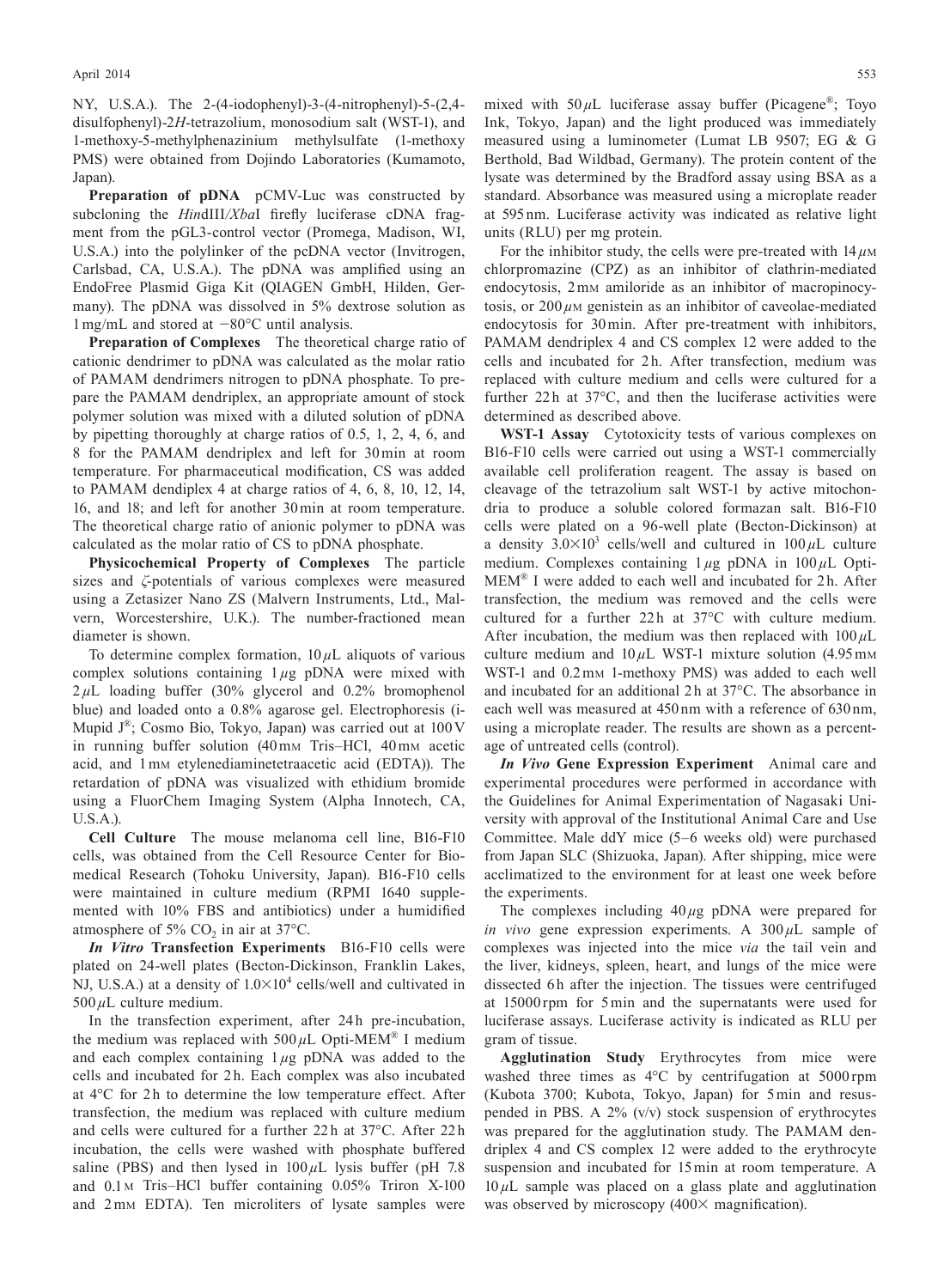**Statistical Analysis** Results are expressed as the mean± standard deviation of at least three experiments. Statistical analysis was performed using Student's *t*-test. A *p*<0.05 was considered to indicate significance.

### RESULTS

**Physicochemical Properties of PAMAM Dendriplex** The particle size and *ζ*-potentials of PAMAM dendriplexes were measured by a Zetasizer Nano ZS and are shown in Table 1. PAMAM dendriplex 0.5 was 149.3 nm particle size and −22.2 mV *ζ*-potential. PAMAM dendriplexes 1, 2, 4, 6, and 8 were <100 nm particle size and a positive surface charge. Release of pDNA from PAMAM dendriplexes was not determined by electrophoresis analysis (data not shown).

*In Vitro* **Transfection Experiments of PAMAM Den-**





B16-F10 cells were transfected with complexes containing pCMV-Luc. At 22 h after transfection, luciferase activity was evaluated. Each bar represents the mean±standard deviation (*n*=4). \**p*<0.05 *vs.* PAMAM complex 0.5.

| Table 1. |  | Particle Size and $\zeta$ -Potential of PAMAM Dendriplex |  |  |
|----------|--|----------------------------------------------------------|--|--|
|----------|--|----------------------------------------------------------|--|--|

554 Vol. 37, No. 4

**driplex** The B16-F10 cells were transfected with various PAMAM dendriplexes and their luciferase activities were determined chemiluminescently (Fig. 1). PAMAM dendriplexes showed high luciferase activity of  $>1.0 \times 10^9$  RLU/mg protein, although no activity was observed in naked pDNA. PAMAM dendriplexes 4, 6, and 8 were significantly higher transfection efficiency than PAMAM dendriplex 0.5. We developed ternary complexes including CS based on PAMAM dendriplex 4.

**Physicochemical Properties of CS Complex** Ternary complexes based on PAMAM dendriplex 4 were prepared at various amounts of CS and their physicochemical properties were determined by a Zetasizer Nano ZS (Table 2). CS complex 4 was 183.9 nm particle size and 28.3 mV *ζ*-potential. The particle size of CS complex 6 was not determined because of aggregation. CS complexes 12, 14, 16, and 18 were <100 nm particle size and had a strong negative surface charge.

Release of pDNA from CS complexes was examined by electrophoresis analysis (Fig. 2). Naked pDNA was detected as a band on agarose gel. No pDNA was released from PAMAM dendriplex 4 and CS complexes.

*In Vitro* **Transfection and Cytotoxicity of CS Complex** B16-F10 cells were incubated with CS complexes for 2h and their luciferase activity was measured. The *in vitro* transgene efficiencies of CS complexes at various charge ratios are shown as RLU per mg protein in Fig. 3. CS complexes 4, 6, and 8 showed significantly lower transfection efficiency than PAMAM dendriplex 4 ( $p$ <0.05). CS complexes 12, 14, 16, and 18, however, showed high luciferase activity of  $>1.0\times10^{9}$ RLU/mg protein, which was equivalent to PAMAM dendriplex 4. Among them, CS complex 12 had the highest luciferase activity.

The cytotoxicity of each complex was compared in B16-F10 cells and the cell viability is shown in Fig. 4 by WST-1 assay. PAMAM dendriplex 4 showed significantly higher cytotoxicity than the control  $(p<0.05)$ . On the other hand, no cytotox-

| Complex              | Charge ratio of PAMAM<br>dendrimer to pDNA | Particle size (nm) | $\zeta$ -Potential (mV) |
|----------------------|--------------------------------------------|--------------------|-------------------------|
| PAMAM dendriplex 0.5 | 0.5                                        | $149.3 \pm 11.1$   | $-22.2 \pm 2.4$         |
| PAMAM dendriplex 1   |                                            | $64.5 \pm 37.2$    | $23.7 \pm 1.4$          |
| PAMAM dendriplex 2   |                                            | $52.3 \pm 2.5$     | $25.8 \pm 2.7$          |
| PAMAM dendriplex 4   | 4                                          | $59.3 \pm 4.2$     | $28.2 \pm 0.6$          |
| PAMAM dendriplex 6   | 6                                          | $60.6 \pm 2.2$     | $29.8 \pm 1.9$          |
| PAMAM dendriplex 8   | 8                                          | $58.1 \pm 2.8$     | $22.9 \pm 3.3$          |

Each value is the mean $\pm$ standard deviation (*n*=3).

|  |  |  |  | Table 2. Particle Size and $\zeta$ -Potential of CS Complex |  |  |  |  |
|--|--|--|--|-------------------------------------------------------------|--|--|--|--|
|--|--|--|--|-------------------------------------------------------------|--|--|--|--|

| Complex       | Charge ratio of CS to pDNA | Particle size (nm) | $\zeta$ -Potential (mV) |
|---------------|----------------------------|--------------------|-------------------------|
| CS complex 4  | 4                          | $183.9 \pm 2.1$    | $28.3 \pm 1.3$          |
| CS complex 6  | $\mathfrak b$              | N.D.               | $5.7 \pm 0.1$           |
| CS complex 8  | 8                          | $199.2 \pm 4.7$    | $-18.2 \pm 0.6$         |
| CS complex 10 | 10                         | $110.4 \pm 0.8$    | $-28.8 \pm 1.2$         |
| CS complex 12 | 12                         | $69.0 \pm 1.2$     | $-29.2 \pm 2.3$         |
| CS complex 14 | 14                         | $72.5 \pm 0.5$     | $-29.8 \pm 0.2$         |
| CS complex 16 | 16                         | $71.9 \pm 0.5$     | $-30.9 \pm 0.6$         |
| CS complex 18 | 18                         | $73.7 \pm 1.5$     | $-34.4 \pm 2.0$         |

Each value is the mean $\pm$ S.D.  $(n=3)$ .

Not determined (N.D.).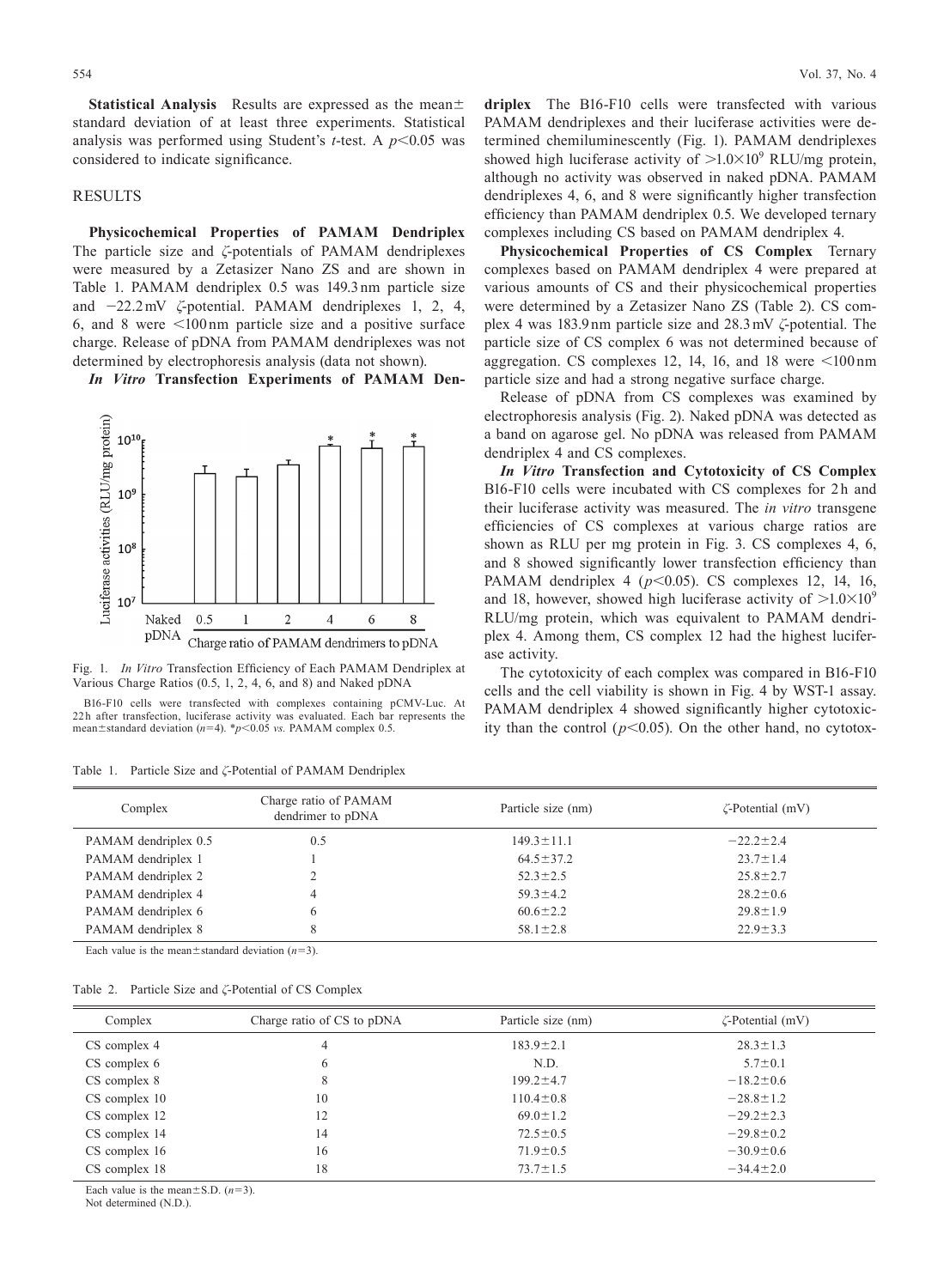icity was observed in CS complexes at any charge ratio. The effect of endocytotic inhibitors on transfection efficiency was examined in CS complex 12, which showed high transfection efficiency and no cytotoxicity.

**Inhibition Study of** *in Vitro* **Transfection** Inhibition studies were performed with various inhibitory agents. We examined the effect of endocytotic inhibitors on the high transfection efficiency of PAMAM dendriplex 4 (Fig. 5A) and CS complex 12 (Fig. 5B). PAMAM dendriplex 4 showed significantly lower transfection efficiency at 4°C. The transfection efficiency of PAMAM dendriplex 4 was decreased by genistein and amiloride (*p*<0.05). CPZ did not decrease transfection efficiency. On the other hand, the transfection efficiency of CS complex 12 was significantly decreased by genistein



Fig. 2. Electrophoresis Analysis of Naked DNA (a), PAMAM Dendriplex 4 (b), and CS Complex at a Charge Ratio of 4 (c), 6 (d), 8 (e), 10 (f), 12 (g), 14 (h), 16 (i), and 18 (j)

Each complex was applied to agarose gel, and electrophoresis was carried out. Retardation of pDNA was visualized using ethidium bromide.

and CPZ  $(p<0.05)$ . Amiloride did not decrease transfection efficiency.

**Agglutination Study of PAMAM Dendriplex and CS Complex** Agglutination activities were examined in PAMAM dendriplex 4 and CS complex 12. The erythrocytes were observed by microscopy after 30 min incubation with the complex and are shown in Fig. 6. PAMAM dendriplex 4 showed severe agglutination (Fig. 6A), although CS complex 12 showed no agglutination (Fig. 6B).

*In Vivo* **Gene Expression of PAMAM Dendriplex and CS Complex** In the preliminary experiments, high gene expression was observed 6h after intravenous administration of the complexes. PAMAM dendriplex 4 and CS complex 12 were intravenously administered to ddY mice. Luciferase activities in the liver, kidney, spleen, heart, and lung were chemiluminescently determined as *in vivo* gene expression 6h after their administration (Fig. 7). PAMAM dendriplex 4 showed high gene expression  $>1.0\times10^5$  RLU/g tissue in the kidney, spleen, heart, and lung. PAMAM dendriplex 4 showed the highest gene expression in the spleen. On the other hand, CS complex 12 showed high gene expression  $>1.0 \times 10^5$  RLU/g tissue in the liver, spleen and lung. In particular, CS complex 12 showed significantly higher gene expression in the spleen than PAMAM dendriplex 4.



Fig. 3. *In Vitro* Transfection Efficiency of Each CS Complex (■) at Various Charge Ratios (4, 6, 8, 10, 12, 14, 16, and 18) and PAMAM Dendriplex  $4$  ( $\Box$ )

B16-F10 cells were transfected with complexes containing pCMV-Luc. At 22h after transfection, luciferase activity was evaluated. Each bar represents the mean±standard deviation (*n*=4). \**p*<0.05 *vs.* PAMAM dendriplex 4.



Fig. 4. Cytotoxicity of CS Complex  $(\blacksquare)$  at Various Charge Ratios (4, 6, 8, 10, 12, 14, 16, and 18) and PAMAM Dendriplex 4  $(\square)$ 

Viability of B16-F10 cells treated with the complexes was measured by WST-1 assay. Cells were incubated with the complexes for 2 h and cell viability was evaluated 24h after treatment. Each bar represents the mean $\pm$ standard deviation ( $n=8$ ). \* $p<0.05$  *vs.* control (■).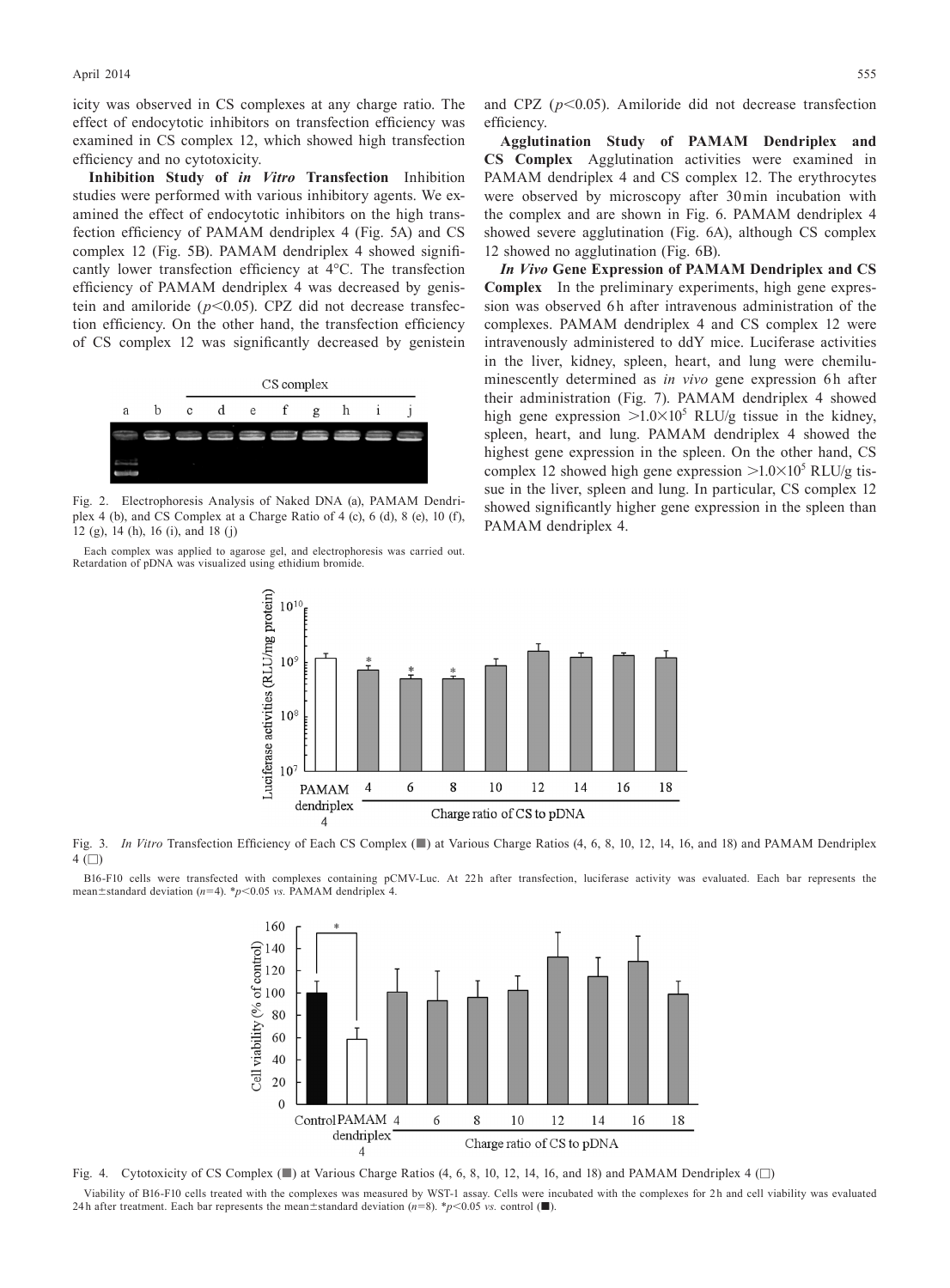

Fig. 5. Influence of Endocytotic Inhibitors on the Transfection Efficiency of PAMAM Dendriplex 4 (A, □) and CS Complex 12 (B, ■) Each complex was transfected in medium with various endocytotic inhibitors. Each complex was also incubated at 4°C for 2 h to determine the low temperature effect. At 24h after transfection, luciferase activity was evaluated. Each bar represents the mean±standard deviation  $(n=4)$ . \**p*<0.05 *vs.* control (■)



Fig. 6. Interaction of PAMAM Dendriplex 4 (A) and CS Complex 12 (B) with Erythrocytes The complexes were added to erythrocytes, and agglutination was assessed. Agglutination was observed by phase microscopy (400× magnification).



Fig. 7. *In Vivo* Gene Expression of Each Complex Administered to Mice

PAMAM dendriplex 4 (■) and CS complex 12 (□) were injected intravenously into mice  $(40 \mu g$  pDNA per mouse). At 6h after administration, mice were sacrificed and each organ was dissected to quantify luciferase activity. Each bar represents the mean±standard deviation (*n*=5). \**p*<0.05 *vs.* PAMAM dendriplex 4.

## DISCUSSION

Successful gene therapy relies on the development of delivery gene vectors with high transfection efficiency and low cytotoxicity. Non-viral vectors with cationic polymers and cationic lipids have several advantages, including nonimmunogenicity, low acute toxicity, and flexibility, to design a vehicle with well-defined structural and chemical properties to yield mass production.29,30) Cationic polymers and cationic

lipids can electrostatically bind to pDNA to form polyplexes and lipoplexes, and show high transgene efficiency under *in vitro* and *in vivo* conditions.31)

Dendrimers are a new class of polymer that constitute hyperbranched macromolecules composed of layers of monomer units radiating from a central core.<sup>32,33)</sup> PAMAM dendrimers are based on an ethylene diamine core and an amidoamine repeat branching structure.<sup>34)</sup> PAMAM dendrimers form complexes with pDNA through sequence-independent electrostatic interactions between negatively charged phosphate groups of the nucleic acid and positively charged primary amino groups on the dendrimer surface, giving rise to a particle termed a dendriplex. Navarro and Tros de Ilarduya<sup>13)</sup> reported that the dendriplex of pDNA with PAMAM dendrimers was 100–113 nm particle size and had 6–18 mV *ζ*-potential in the charge ratio range of 2–10 of PAMAM to pDNA.

We also formed the PAMAM dendriplex at various charge ratios, which was <100 nm particle size and had a positive surface charge (Table 1). The PAMAM dendriplex was found not to release pDNA by electrophoresis analysis (data not shown), indicating strong compaction of pDNA by PAMAM dendrimers. The PAMAM dendriplex was reported to be highly effective in protecting pDNA from attack by DNase I and had low toxicity.<sup>13)</sup>

The present PAMAM dendriplex showed high transfection efficiency in B16-F10 cells (Fig. 1). The positive charge on the particle surface ensured binding to the negatively charged cellular membrane and was taken up by the cells *via* adsorptive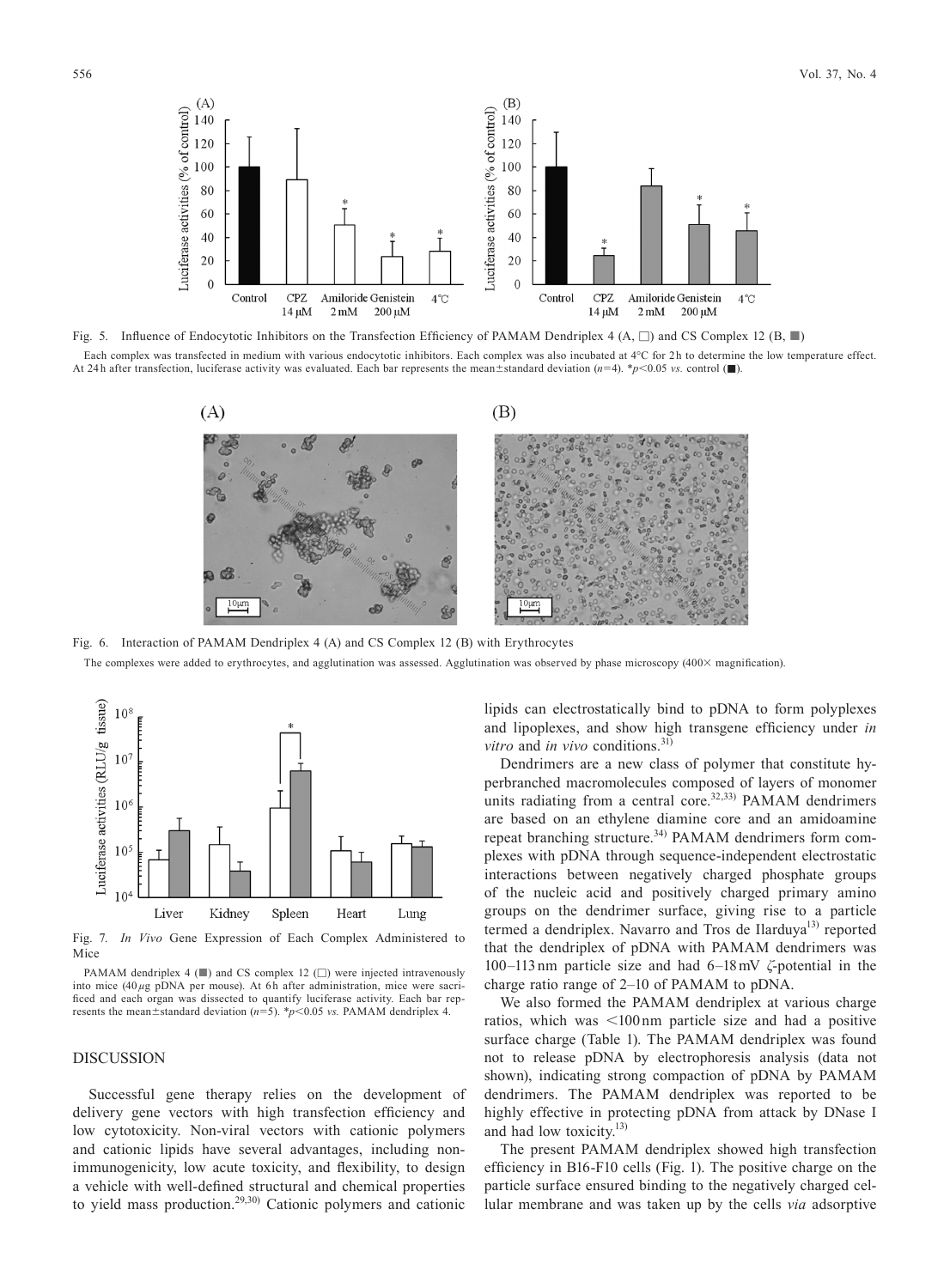endocytosis or phagocytosis.<sup>29,35)</sup> The buried tertiary amino groups of PAMAM dendrimer acted as a proton sponge in endosomes and enhanced the release of pDNA into cytoplasm.16,36) Kukowska-Latallo *et al.*11) synthesized twenty different types of PAMAM dendrimers and elucidated the efficiency of pDNA transfection by determining the expression of the reporter protein. The PAMAM dendriplex achieved highly efficient transfection with minimal cytotoxicity in a broad range of eukaryotic cells and cell lines. The capability of the PAMAM dendrimer to transfect cells appeared to depend on the size, shape, and number of primary amino groups on the surface of the polymer. The gene transfection of the PAMAM dendrimer was enhanced with the addition of chloroquine, indicating endosomal localization of the complexes.

The cytotoxicity of PAMAM dendriplex to B16-F10 cells and its agglutination are shown in Fig. 4 and Fig. 6A. A cytotoxicity study of PAMAM dendrimers as gene vectors has been previously reported, whereby the toxicity of PAMAM dendrimers increased with increasing dendrimer generation.37,38) The cationic non-viral gene vectors showed cytotoxicity and agglutination by the strong affinity of positively charged particles to the cellular membrane and erythrocytes.39,40) The PAMAM dendriplex induced oxidative stress by producing ROS and led to a cytotoxic response.<sup>15,16,41)</sup>

CS is widely distributed in animal tissues and possibly plays an important role in different types of metabolic reactions as well as being a protective agent of joints, the internal wall of blood vessels, skin, and bones. $42,43$ ) In addition, it was reported to reduce cell damage by scavenging free radicals, inhibiting the activation of apoptosis, and eliciting an anti-inflammatory effect at the synovial membrane and chondrocyte level.<sup>26,44,45)</sup> These cytoprotective actions of CS may reduce the toxicity of PAMAM dendrimers.

Therefore, CS was added to PAMAM dendriplex and a stable complex was successfully constructed without pDNA release, except for CS complex 6 (Fig. 2). The increase of particle size by aggregation was observed around neutral of *ζ*-potential. The aggregation may cause to the large particles of CS complex 4–10. The prepared CS complex showed no cytotoxicity and no agglutination (Figs. 4, 6B), which may be caused by their negative *ζ*-potential. On the other hand, generally, anionic complexes are not taken up by cells because they repulse the cellular membrane electrostatically. The CS complex, however, showed high transfection efficiency (Fig. 3). Transfection efficiency of CS complex transiently decreased at charge ratio 4–8 but the effect equivalent to PAMAM dendriplex was shown by charge ratio >10. Hagiwara *et al.*20) reported that molecular weight of CS can affect transfection efficiency of complexes. Only commercial CS was used in the present study. The influence of CS molecular weight on transfection efficiency may be important in further experiments. In the preliminary study, the transfection efficiency of CS complex was decreased by the addition of excess CS concentration-dependently (data not shown). The results indicated that CS complex with a negative charge was taken up by cells through a particular mechanism.

The influence of uptake inhibitors on transfection efficiency was elucidated in PAMAM dendriplex 4 and CS complex 12, which showed high transfection efficiency in B16-F10 cells. A caveolae-mediated endocytosis inhibitor (genistein), hypothermia, and macropinocytosis inhibitor (amiloride) significantly inhibited the transfection efficiency of PAMAM dendriplex (Fig. 5A). The complex of pDNA and PEI was also reported to abolish transfection efficiency by caveolae-mediated endocytosis inhibitors (filipin and genistein) in both A549 and HeLa cells, whereas inhibition of clathrin-mediated inhibitors (CPZ and potassium depletion) did not have any effect on transfection.46) These results strongly indicate that PAMAM dendriplex was predominantly taken up by caveolae-mediated endocytosis.

In contrast, the transfection efficiency of CS complex 12 was significantly decreased by a clathrin-mediated endocytosis inhibitor (CPZ), caveolae-mediated endocytosis inhibitor (genistein), and hypothermia (*p*<0.05). A macropinocytosis inhibitor (amiloride) did not decrease transfection efficiency (Fig. 5B). Lo *et al.*47) reported that pDNA/CS-modified PEI was primarily taken up by U87 cells based on clathrinmediated endocytosis. These results suggest that CS-coated particles were predominantly taken up by clathrin-mediated endocytosis. Hagiwara *et al.*<sup>20)</sup> however, showed that the complex formed by combining pDNA/chitosan complex and CS (pDNA/chitosan/CS complex, diameter 186.3 nm) was taken up by COS7 cells *via* macropinocytosis. These conflicting results may be explained by the different particle sizes. Tang and Szoka29) suggested that complexes with diameters of ≤100 nm correspond to the apparent diameter of the coated pit in receptor-mediated endocytosis. The pDNA/chitosan/ CS complex may be too large to be taken up by the cells *via* clathrin-mediated endocytosis.

Tail-vein injection of PAMAM dendriplex into mice led to high gene expression in the spleen and lung.<sup>19,48)</sup> In the present study, we observed that PAMAM dendriplex 4 showed high gene expression  $>1.0\times10^5$  RLU/g tissue in the kidney, spleen, heart, and lung. PAMAM dendriplex 4 showed highest gene expression in the spleen (Fig. 7). High gene expression of PAMAM dendriplex in the lung may be explained by agglutination with blood components.

CS complex 12 also showed high gene expression  $>1.0\times10^{5}$ RLU/g tissue in the liver, spleen, and lung. In particular, CS complex 12 showed significantly higher gene expression in the spleen than PAMAM dendriplex 4 (Fig. 7). CS complex 12 may be recognized by the spleen as a polysaccharide and increase the intensity of the complex. Kaplan *et al.*49) reported that pneumococcal polysaccharide type 2 and 3 were localized in splenic macrophages, Kupffer cells in the liver, and inguinal lymph node macrophages.

Thus, we successfully developed a useful gene delivery vector. CS complex 12 showed high transgene efficiency in B16-F10 cells. High gene expression in the spleen was observed after its intravenous administration to mice. No cytotoxicity or agglutination was observed in CS complex 12. Although further study is necessary, CS complex 12 is expected to be used for gene therapy.

**Acknowledgment** This study was supported in part by a Grant-in-Aid for Scientific Research from the Ministry of Education, Culture, Sports, Science and Technology of Japan.

#### REFERENCES

 [1\) Edelstein ML, Abedi MR, Wixon J. Gene therapy clinical trials](http://dx.doi.org/10.1002/jgm.1100)  [worldwide to 2007—an update.](http://dx.doi.org/10.1002/jgm.1100) *J. Gene Med.*, **9**, 833–842 (2007).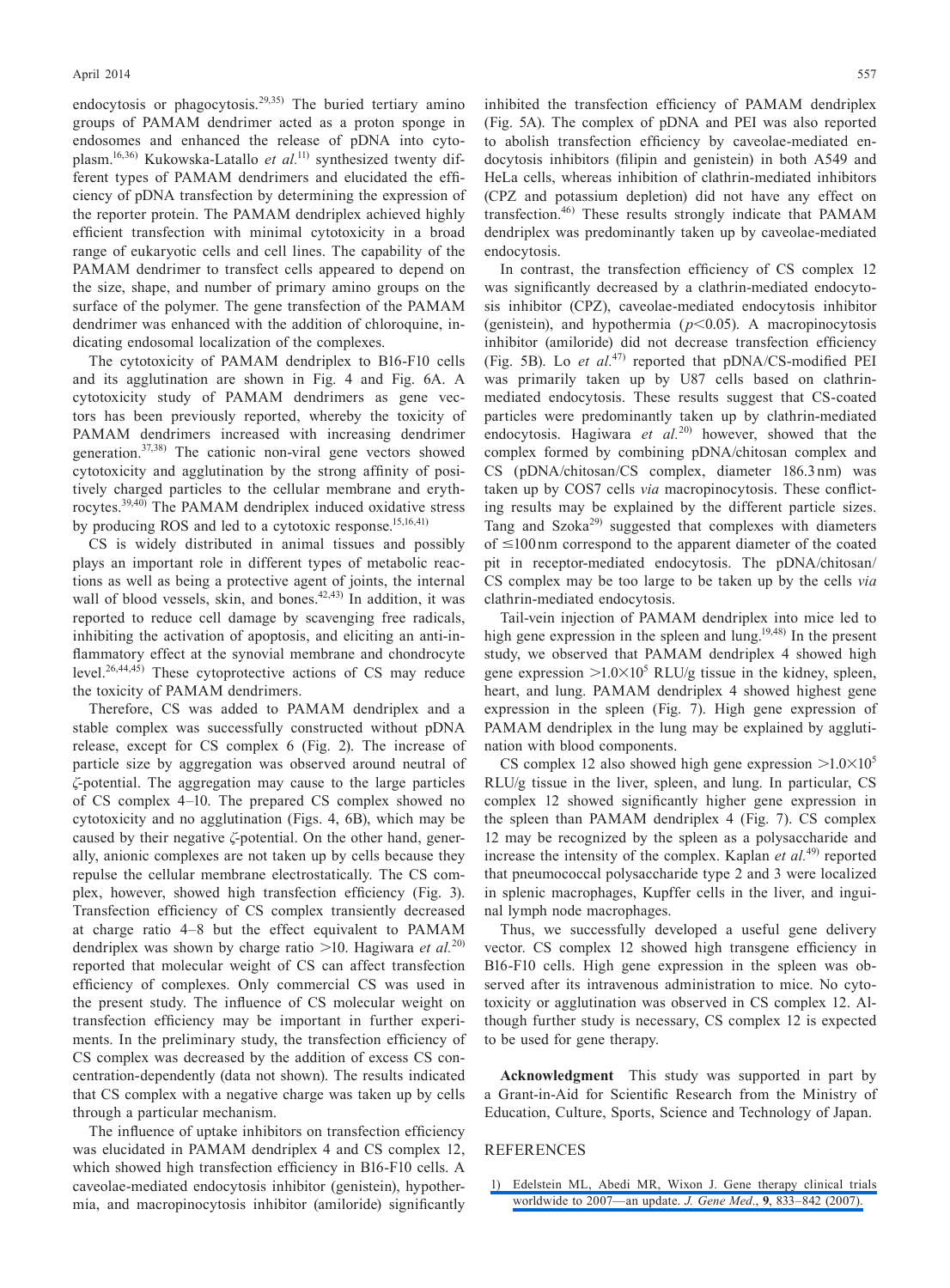- [2\) Bader AG, Brown D, Stoudemire J, Lammers P. Developing thera](http://dx.doi.org/10.1038/gt.2011.79)[peutic microRNAs for cancer.](http://dx.doi.org/10.1038/gt.2011.79) *Gene Ther.*, **18**, 1121–1126 (2011).
- [3\) Ginn SL, Alexander IE, Edelstein ML, Abedi MR, Wixon J. Gene](http://dx.doi.org/10.1002/jgm.2698)  [therapy clinical trials worldwide to 2012—an update.](http://dx.doi.org/10.1002/jgm.2698) *J. Gene Med.*, **15**[, 65–77 \(2013\).](http://dx.doi.org/10.1002/jgm.2698)
- [4\) Fiedler J, Thum T. MicroRNAs in myocardial infarction.](http://dx.doi.org/10.1161/ATVBAHA.112.300137) *Arterio[scler. Thromb. Vasc. Biol.](http://dx.doi.org/10.1161/ATVBAHA.112.300137)*, **33**, 201–205 (2013).
- [5\) Cho HJ, Chong S, Chung SJ, Shim CK, Kim DD. Poly-](http://dx.doi.org/10.1007/s11095-011-0642-z)L-arginine [and dextran sulfate-based nanocomplex for epidermal growth factor](http://dx.doi.org/10.1007/s11095-011-0642-z)  [receptor \(EGFR\) siRNA delivery: its application for head and neck](http://dx.doi.org/10.1007/s11095-011-0642-z)  cancer treatment. *Pharm. Res.*, **29**[, 1007–1019 \(2012\).](http://dx.doi.org/10.1007/s11095-011-0642-z)
- [6\) Zhao ZX, Gao SY, Wang JC, Chen CJ, Zhao EY, Hou WJ, Feng Q,](http://dx.doi.org/10.1016/j.biomaterials.2012.05.067)  [Gao LY, Liu XY, Zhang LR, Zhang Q. Self-assembly nanomicelles](http://dx.doi.org/10.1016/j.biomaterials.2012.05.067)  based on cationic mPEG-PLA-*b*[-polyarginine \(R15\) triblock copoly](http://dx.doi.org/10.1016/j.biomaterials.2012.05.067)[mer for siRNA delivery.](http://dx.doi.org/10.1016/j.biomaterials.2012.05.067) *Biomaterials*, **33**, 6793–6807 (2012).
- [7\) Layek B, Singh J. Caproic acid grafted chitosan cationic nanocom](http://dx.doi.org/10.1016/j.ijpharm.2013.02.052)[plexes for enhanced gene delivery: effect of degree of substitution.](http://dx.doi.org/10.1016/j.ijpharm.2013.02.052)  *Int. J. Pharm.*, **447**[, 182–191 \(2013\).](http://dx.doi.org/10.1016/j.ijpharm.2013.02.052)
- [8\) Li X, Chen Y, Wang M, Ma Y, Xia W, Gu H. A mesoporous silica](http://dx.doi.org/10.1016/j.biomaterials.2012.10.072)  [nanoparticle–PEI–fusogenic peptide system for siRNA delivery in](http://dx.doi.org/10.1016/j.biomaterials.2012.10.072)  cancer therapy. *Biomaterials*, **34**[, 1391–1401 \(2013\).](http://dx.doi.org/10.1016/j.biomaterials.2012.10.072)
- [9\) Kitchens KM, El-Sayed ME, Ghandehari H. Transepithelial and](http://dx.doi.org/10.1016/j.addr.2005.09.013)  [endothelial transport of poly\(amidoamine\) dendrimers.](http://dx.doi.org/10.1016/j.addr.2005.09.013) *Adv. Drug Deliv. Rev.*, **57**[, 2163–2176 \(2005\).](http://dx.doi.org/10.1016/j.addr.2005.09.013)
- [10\) Caminade AM, Laurent R, Majoral JP. Characterization of den](http://dx.doi.org/10.1016/j.addr.2005.09.011)drimers. *[Adv. Drug Deliv. Rev.](http://dx.doi.org/10.1016/j.addr.2005.09.011)*, **57**, 2130–2146 (2005).
- [11\) Kukowska-Latallo JF, Bielinska AU, Johnson J, Spindler R, Tomalia](http://dx.doi.org/10.1073/pnas.93.10.4897)  [DA, Baker JR Jr. Efficient transfer of genetic material into mamma](http://dx.doi.org/10.1073/pnas.93.10.4897)[lian cells using Starburst polyamidoamine dendrimers.](http://dx.doi.org/10.1073/pnas.93.10.4897) *Proc. Natl. Acad. Sci. U.S.A.*, **93**[, 4897–4902 \(1996\).](http://dx.doi.org/10.1073/pnas.93.10.4897)
- [12\) Maruyama-Tabata H, Harada Y, Matsumura T, Satoh E, Cui F,](http://dx.doi.org/10.1038/sj.gt.3301044)  [Iwai M, Kita M, Hibi S, Imanishi J, Sawada T, Mazda O. Effective](http://dx.doi.org/10.1038/sj.gt.3301044)  suicide gene therapy *in vivo* [by EBV-based plasmid vector coupled](http://dx.doi.org/10.1038/sj.gt.3301044)  [with polyamidoamine dendrimer.](http://dx.doi.org/10.1038/sj.gt.3301044) *Gene Ther.*, **7**, 53–60 (2000).
- 13) Navarro G, Tros de Ilarduya C. Activated and non-activated PAMAM dendrimers for gene delivery *in vitro* and *in vivo. Nanomedicine*, **5**, 287–297 (2009).
- [14\) Wang Y, Kong W, Song Y, Duan Y, Wang L, Steinhoff G, Kong D,](http://dx.doi.org/10.1021/bm801333s)  [Yu Y. Polyamidoamine dendrimers with a modified Pentaerythritol](http://dx.doi.org/10.1021/bm801333s)  [core having high efficiency and low cytotoxicity as gene carriers.](http://dx.doi.org/10.1021/bm801333s)  *[Biomacromolecules](http://dx.doi.org/10.1021/bm801333s)*, **10**, 617–622 (2009).
- [15\) Naha PC, Davoren M, Lyng FM, Byrne HJ. Reactive oxygen](http://dx.doi.org/10.1016/j.taap.2010.04.014)  [species \(ROS\) induced cytokine production and cytotoxicity of](http://dx.doi.org/10.1016/j.taap.2010.04.014)  [PAMAM dendrimers in J774A.1 cells.](http://dx.doi.org/10.1016/j.taap.2010.04.014) *Toxicol. Appl. Pharmacol.*, **246**[, 91–99 \(2010\).](http://dx.doi.org/10.1016/j.taap.2010.04.014)
- [16\) Mukherjee SP, Lyng FM, Garcia A, Davoren M, Byrne HJ.](http://dx.doi.org/10.1016/j.taap.2010.08.016)  Mechanistic studies of *in vitro* [cytotoxicity of poly\(amidoamine\)](http://dx.doi.org/10.1016/j.taap.2010.08.016)  [dendrimers in mammalian cells.](http://dx.doi.org/10.1016/j.taap.2010.08.016) *Toxicol. Appl. Pharmacol.*, **248**, [259–268 \(2010\).](http://dx.doi.org/10.1016/j.taap.2010.08.016)
- [17\) Trubetskoy VS, Wong SC, Subbotin V, Budker VG, Loomis A,](http://dx.doi.org/10.1038/sj.gt.3301888)  [Hagstrom JE, Wolff JA. Recharging cationic DNA complexes with](http://dx.doi.org/10.1038/sj.gt.3301888)  [highly charged polyanions for](http://dx.doi.org/10.1038/sj.gt.3301888) *in vitro* and *in vivo* gene delivery. *Gene Ther.*, **10**[, 261–271 \(2003\).](http://dx.doi.org/10.1038/sj.gt.3301888)
- [18\) Ito T, Iida-Tanaka N, Niidome T, Kawano T, Kubo K, Yoshikawa](http://dx.doi.org/10.1016/j.jconrel.2006.03.013)  [K, Sato T, Yang Z, Koyama Y. Hyaluronic acid and its derivative as](http://dx.doi.org/10.1016/j.jconrel.2006.03.013)  [a multi-functional gene expression enhancer: protection from non](http://dx.doi.org/10.1016/j.jconrel.2006.03.013)[specific interactions, adhesion to targeted cells, and transcriptional](http://dx.doi.org/10.1016/j.jconrel.2006.03.013)  activation. *[J. Control. Release](http://dx.doi.org/10.1016/j.jconrel.2006.03.013)*, **112**, 382–388 (2006).
- [19\) Kurosaki T, Kitahara T, Fumoto S, Nishida K, Nakamura J, Nii](http://dx.doi.org/10.1016/j.biomaterials.2009.01.055)[dome T, Kodama Y, Nakagawa H, To H, Sasaki H. Ternary com](http://dx.doi.org/10.1016/j.biomaterials.2009.01.055)[plexes of pDNA, polyethylenimine, and gamma-polyglutamic acid](http://dx.doi.org/10.1016/j.biomaterials.2009.01.055)  [for gene delivery systems.](http://dx.doi.org/10.1016/j.biomaterials.2009.01.055) *Biomaterials*, **30**, 2846–2853 (2009).
- [20\) Hagiwara K, Nakata M, Koyama Y, Sato T. The effects of coating](http://dx.doi.org/10.1016/j.biomaterials.2012.06.040)  [pDNA/chitosan complexes with chondroitin sulfate on physico](http://dx.doi.org/10.1016/j.biomaterials.2012.06.040)[chemical characteristics and cell transfection.](http://dx.doi.org/10.1016/j.biomaterials.2012.06.040) *Biomaterials*, **33**, [7251–7260 \(2012\).](http://dx.doi.org/10.1016/j.biomaterials.2012.06.040)
- [21\) Kamata K, Takahashi M, Terajima K, Nishijima M. Spectropho](http://dx.doi.org/10.1039/an9952002755)[tometric determination of sodium chondroitin sulfate in eye drops](http://dx.doi.org/10.1039/an9952002755)  [after derivatization with 4-amino-3-hydrazino-5-mercapto-1,2,4](http://dx.doi.org/10.1039/an9952002755) triazole. *Analyst* (Lond.), **120**[, 2755–2758 \(1995\).](http://dx.doi.org/10.1039/an9952002755)
- 22) Cohen M, Wolfe R, Mai T, Lewis D. A randomized, double blind, placebo controlled trial of a topical cream containing glucosamine sulfate, chondroitin sulfate, and camphor for osteoarthritis of the knee. *J. Rheumatol.*, **30**, 523–528 (2003).
- [23\) Oshika T, Okamoto F, Kaji Y, Hiraoka T, Kiuchi T, Sato M, Kawa](http://dx.doi.org/10.1136/bjo.2005.085969)[na K. Retention and removal of a new viscous dispersive ophthal](http://dx.doi.org/10.1136/bjo.2005.085969)[mic viscosurgical device during cataract surgery in animal eyes.](http://dx.doi.org/10.1136/bjo.2005.085969) *Br. J. Ophthalmol.*, **90**[, 485–487 \(2006\).](http://dx.doi.org/10.1136/bjo.2005.085969)
- [24\) Sakai S, Otake E, Toida T, Goda Y. Identification of the origin](http://dx.doi.org/10.1248/cpb.55.299)  [of chondroitin sulfate in "health foods."](http://dx.doi.org/10.1248/cpb.55.299) *Chem. Pharm. Bull.*, **55**, [299–303 \(2007\).](http://dx.doi.org/10.1248/cpb.55.299)
- [25\) Zukor K, He Z. Regenerative medicine: drawing breath after spinal](http://dx.doi.org/10.1038/475178a)  injury. *Nature*, **475**[, 177–178 \(2011\).](http://dx.doi.org/10.1038/475178a)
- [26\) Iovu M, Dumais G, du Souich P. Anti-inflammatory activity of](http://dx.doi.org/10.1016/j.joca.2008.06.008)  chondroitin sulfate. *[Osteoarthritis Cartilage](http://dx.doi.org/10.1016/j.joca.2008.06.008)*, **16** (Suppl. 3), S14–S18 [\(2008\).](http://dx.doi.org/10.1016/j.joca.2008.06.008)
- 27) Asimakopoulou AP, Theocharis AD, Tzanakakis GN, Karamanos NK. The biological role of chondroitin sulfate in cancer and chondroitin-based anticancer agents. *In Vivo*, **22**, 385–389 (2008).
- [28\) Yang H, Liu S, Cai H, Wan L, Li S, Li Y, Cheng J, Lu X. Chon](http://dx.doi.org/10.1074/jbc.M109.089417)[droitin sulfate as a molecular portal that preferentially mediates the](http://dx.doi.org/10.1074/jbc.M109.089417)  [apoptotic killing of tumor cells by penetratin-directed mitochon](http://dx.doi.org/10.1074/jbc.M109.089417)[dria-disrupting peptides.](http://dx.doi.org/10.1074/jbc.M109.089417) *J. Biol. Chem.*, **285**, 25666–25676 (2010).
- [29\) Tang MX, Szoka FC. The influence of polymer structure on the](http://dx.doi.org/10.1038/sj.gt.3300454)  [interactions of cationic polymers with DNA and morphology of the](http://dx.doi.org/10.1038/sj.gt.3300454)  [resulting complexes.](http://dx.doi.org/10.1038/sj.gt.3300454) *Gene Ther.*, **4**, 823–832 (1997).
- [30\) Filion MC, Phillips NC. Major limitations in the use of cationic](http://dx.doi.org/10.1016/S0378-5173(97)00423-7)  [liposomes for DNA delivery.](http://dx.doi.org/10.1016/S0378-5173(97)00423-7) *Int. J. Pharm.*, **162**, 159–170 (1998).
- [31\) Gao X, Kim KS, Liu D. Nonviral gene delivery: what we know and](http://dx.doi.org/10.1208/aapsj0901009)  what is next. *AAPS J.*, **9**[, E92–E104 \(2007\).](http://dx.doi.org/10.1208/aapsj0901009)
- [32\) Shcharbin DG, Klajnert B, Bryszewska M. Dendrimers in gene](http://dx.doi.org/10.1134/S0006297909100022)  transfection. *Biochemistry* (Mosc.), **74**[, 1070–1079 \(2009\).](http://dx.doi.org/10.1134/S0006297909100022)
- [33\) Jain K, Kesharwani P, Gupta U, Jain NK. Dendrimer toxicity: Let's](http://dx.doi.org/10.1016/j.ijpharm.2010.04.027)  [meet the challenge.](http://dx.doi.org/10.1016/j.ijpharm.2010.04.027) *Int. J. Pharm.*, **394**, 122–142 (2010).
- [34\) Tomalia DA. Dendrimer molecules.](http://dx.doi.org/10.1038/scientificamerican0595-62) *Scientific American*, **272**, 62–66 [\(1995\).](http://dx.doi.org/10.1038/scientificamerican0595-62)
- [35\) Bielinska AU, Kukowska-Latallo JF, Baker JR Jr. The interaction](http://dx.doi.org/10.1016/S0167-4781(97)00069-9)  [of plasmid DNA with polyamidoamine dendrimers: mechanism of](http://dx.doi.org/10.1016/S0167-4781(97)00069-9)  [complex formation and analysis of alterations induced in nuclease](http://dx.doi.org/10.1016/S0167-4781(97)00069-9)  [sensitivity and transcriptional activity of the complexed DNA.](http://dx.doi.org/10.1016/S0167-4781(97)00069-9) *Bio[chim. Biophys. Acta](http://dx.doi.org/10.1016/S0167-4781(97)00069-9)*, **1353**, 180–190 (1997).
- [36\) Zhou J, Wu J, Hafdi N, Behr JP, Erbacher P, Peng L. PAMAM](http://dx.doi.org/10.1039/b601381c)  [dendrimers for efficient siRNA delivery and potent gene silencing.](http://dx.doi.org/10.1039/b601381c)  *Chem. Commun.* (Camb.), **14**[, 2362–2364 \(2006\).](http://dx.doi.org/10.1039/b601381c)
- [37\) Jevprasesphant R, Penny J, Jalal R, Attwood D, McKeown NB,](http://dx.doi.org/10.1016/S0378-5173(02)00623-3)  [D'Emanuele A. The influence of surface modification on the cy](http://dx.doi.org/10.1016/S0378-5173(02)00623-3)[totoxicity of PAMAM dendrimers.](http://dx.doi.org/10.1016/S0378-5173(02)00623-3) *Int. J. Pharm.*, **252**, 263–266 [\(2003\).](http://dx.doi.org/10.1016/S0378-5173(02)00623-3)
- [38\) Mukherjee SP, Davoren M, Byrne HJ.](http://dx.doi.org/10.1016/j.tiv.2009.09.014) *In vitro* mammalian cyto[toxicological study of PAMAM dendrimers—towards quantita](http://dx.doi.org/10.1016/j.tiv.2009.09.014)[tive structure activity relationships.](http://dx.doi.org/10.1016/j.tiv.2009.09.014) *Toxicol. In Vitro*, **24**, 169–177 [\(2010\).](http://dx.doi.org/10.1016/j.tiv.2009.09.014)
- [39\) Li S, Rizzo MA, Bhattacharya S, Huang L. Characterization of cat](http://dx.doi.org/10.1038/sj.gt.3300683)[ionic lipid–protamine–DNA \(LPD\) complexes for intravenous gene](http://dx.doi.org/10.1038/sj.gt.3300683)  delivery. *Gene Ther.*, **5**[, 930–937 \(1998\).](http://dx.doi.org/10.1038/sj.gt.3300683)
- [40\) Sakurai F, Nishioka T, Yamashita F, Takakura Y, Hashida M.](http://dx.doi.org/10.1016/S0939-6411(01)00165-5)  [Effects of erythrocytes and serum proteins on lung accumulation of](http://dx.doi.org/10.1016/S0939-6411(01)00165-5)  [lipoplexes containing cholesterol or DOPE as a helper lipid in the](http://dx.doi.org/10.1016/S0939-6411(01)00165-5)  [single-pass rat lung perfusion system.](http://dx.doi.org/10.1016/S0939-6411(01)00165-5) *Eur. J. Pharm. Biopharm.*, **52**[, 165–172 \(2001\).](http://dx.doi.org/10.1016/S0939-6411(01)00165-5)
- [41\) Lee JH, Cha KE, Kim MS, Hong HW, Chung DJ, Ryu G, Myung](http://dx.doi.org/10.1016/j.toxlet.2009.07.018)  [H. Nanosized polyamidoamine \(PAMAM\) dendrimer-induced apo](http://dx.doi.org/10.1016/j.toxlet.2009.07.018)-